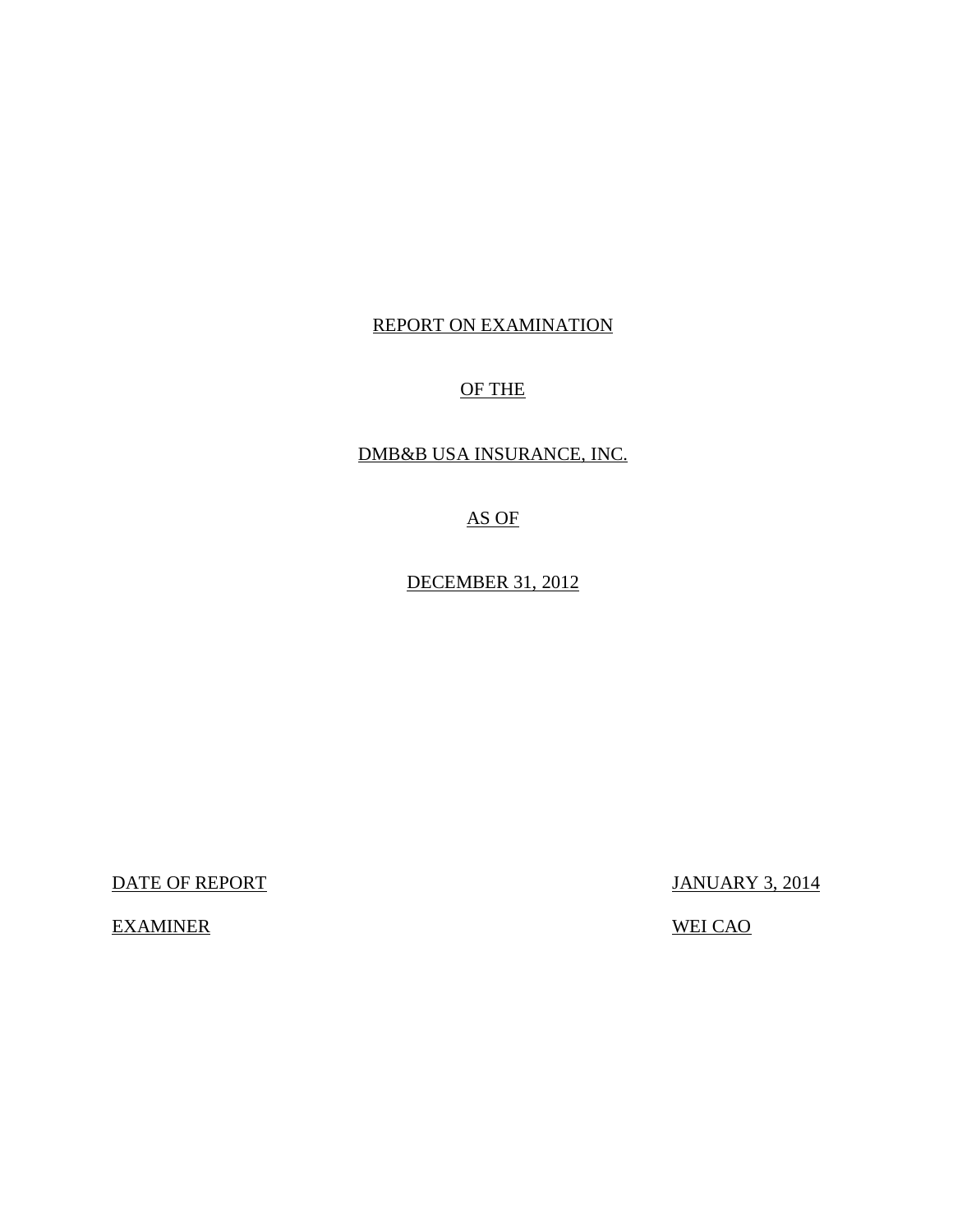# TABLE OF CONTENTS

# ITEM NO. PAGE NO.

| 1. | Scope of examination                                                                                                                      | 2                                                                        |
|----|-------------------------------------------------------------------------------------------------------------------------------------------|--------------------------------------------------------------------------|
| 2. | Description of Company                                                                                                                    | 2                                                                        |
|    | A. Articles of incorporation<br>B. By-laws<br>C. Capital structure<br>D. Corporate records<br>E. Reinsurance<br>F. Management and control | $\overline{c}$<br>$\mathfrak{Z}$<br>$\frac{3}{3}$<br>3<br>$\overline{4}$ |
|    | G. Certified public accountant and actuarial services                                                                                     | 5                                                                        |
|    | H. Growth of the Company                                                                                                                  | 6                                                                        |
| 3. | <b>Financial statements</b>                                                                                                               | 6                                                                        |
|    | A. Balance sheet<br>B. Statement of income<br>C. Capital and surplus account                                                              | 6<br>7<br>7                                                              |
| 4. | Losses and loss adjustment expenses                                                                                                       | 8                                                                        |
| 5. | Article 70 compliance                                                                                                                     | 9                                                                        |
| 6. | Organizational structure                                                                                                                  | 9                                                                        |
| 7. | Insurance program                                                                                                                         | 9                                                                        |
| 8. | Summary of comments and recommendations                                                                                                   | 11                                                                       |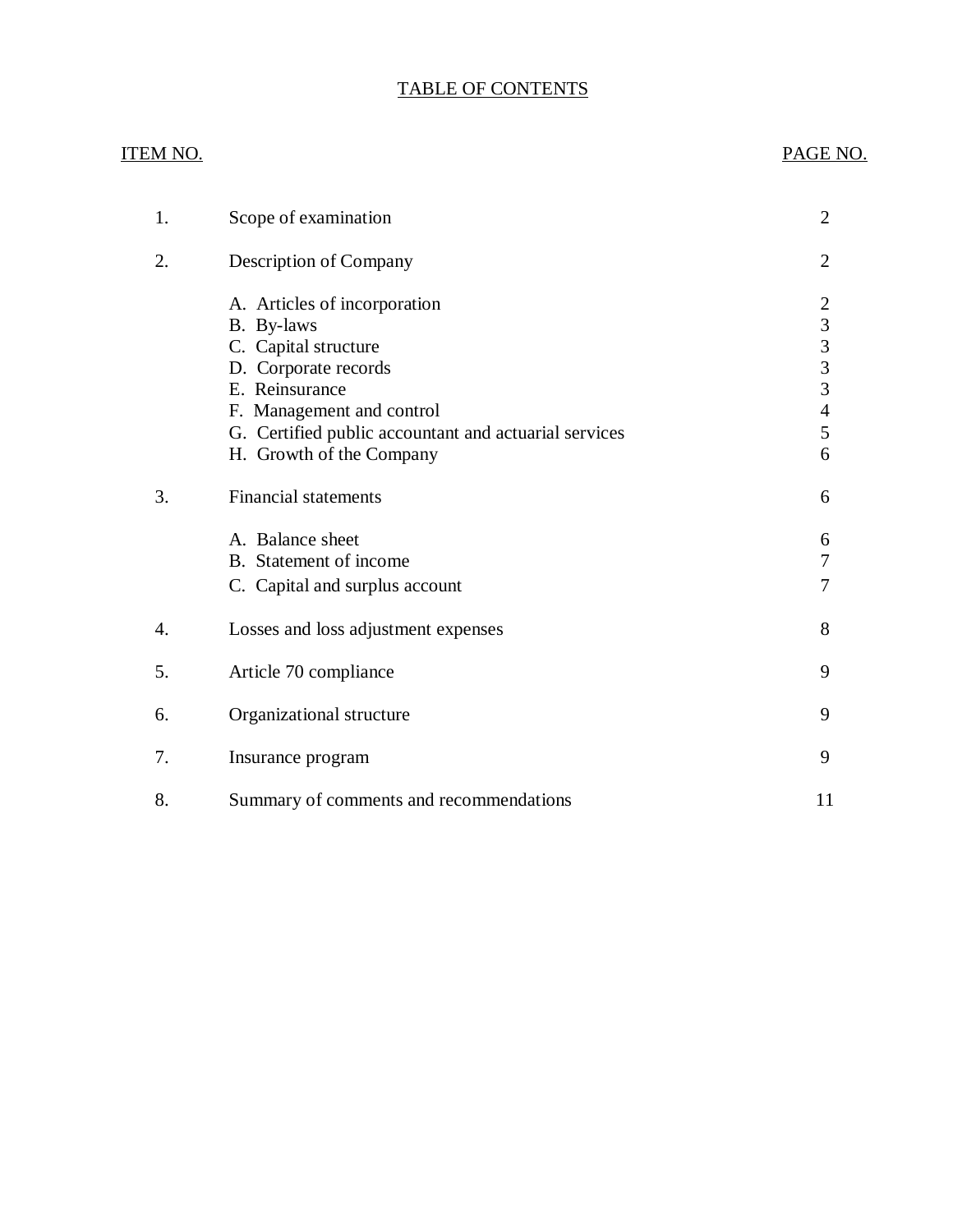

# NEW YORK STATE *DEPARTMENTof*  FINANCIAL SERVICES

Andrew M. Cuomo **Benjamin M. Lawsky** Governor Superintendent Superintendent Superintendent Superintendent Superintendent Superintendent Superintendent

Honorable Benjamin M. Lawsky January 3, 2014 Superintendent of Financial Services Albany, New York 12257

Sir:

Pursuant to the requirements of the New York Insurance Law, and in compliance with the instructions contained in Appointment Number 31051 dated September 13, 2013, attached hereto, I have made an examination into the condition and affairs of DMB&B USA Insurance, Inc. as of December 31, 2012, and submit the following report thereon.

Wherever the designation "the Company" appears herein without qualification, it should be understood to indicate DMB&B USA Insurance, Inc. Wherever the designation "Parent" appears herein without qualification, it should be understood MMS USA Holdings, Inc. Wherever the term "Department" appears herein without qualification, it should be understood to mean the New York State Department of Financial Services.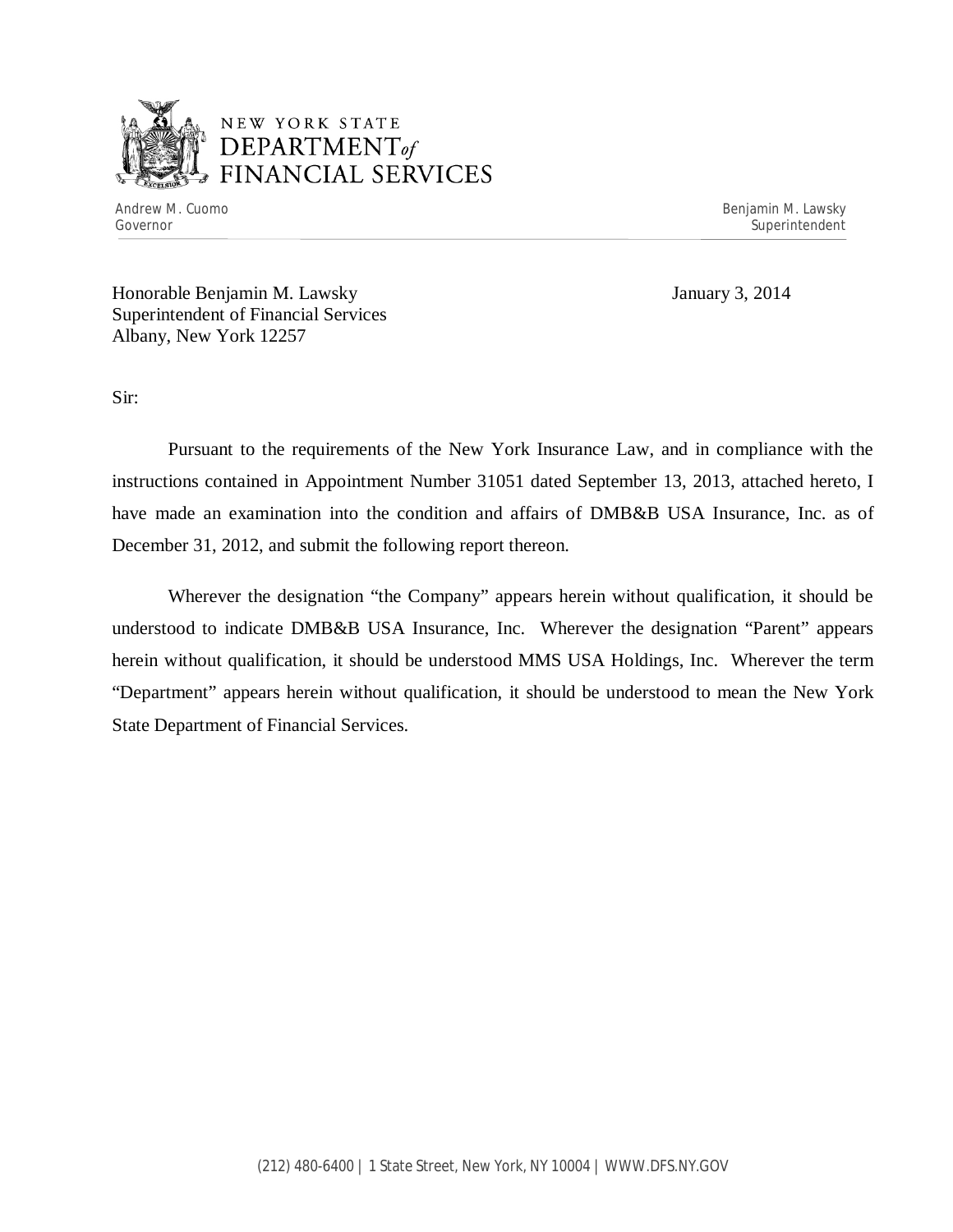#### 1. SCOPE OF EXAMINATION

<span id="page-3-0"></span>The examination covers the period from its inception, December 20, 2007 through December 31, 2012, and was limited in its scope to a review or audit of only those balance sheet items considered by this Department to require analysis, verification or description, including invested assets, and losses and loss adjustment expense reserves. The examination included a review of income, disbursements and Company records deemed necessary to accomplish such analysis or verification. Additionally, a review was performed to determine whether the captive insurer was operating within its by-laws, conforming with its plan of operation, as submitted to the New York State Department of Financial Services, and was in compliance with Article 70 of the New York Insurance Law.

Comments and recommendations are limited to those items requiring financial adjustment, procedural recommendations, or instances where the Company was not conforming to the application submitted to the Department or Article 70 of the New York Insurance Law.

The report utilized work performed by the Company's independent certified public accountants and its opining actuary to the extent considered appropriate.

#### **2. DESCRIPTION OF COMPANY**

The Company was incorporated under the laws of New York State as a captive insurance company on December 5, 2007 and commenced business on December 20, 2007. The Company is a wholly-owned subsidiary of MMS USA Holdings, Inc., a holding company for the US subsidiaries of Publicis Groupe S.A. (the Ultimate Parent Company). Publicis Groupe S.A. is a French sociètè anonyme.

# A. Articles of Incorporation

The Company is organized to transact the kinds of insurance specified in Section 1113(a) of the New York Insurance Law, subject at all times to the limitations on the business of pure captive insurance companies set forth in Article 70 of the New York Insurance Law.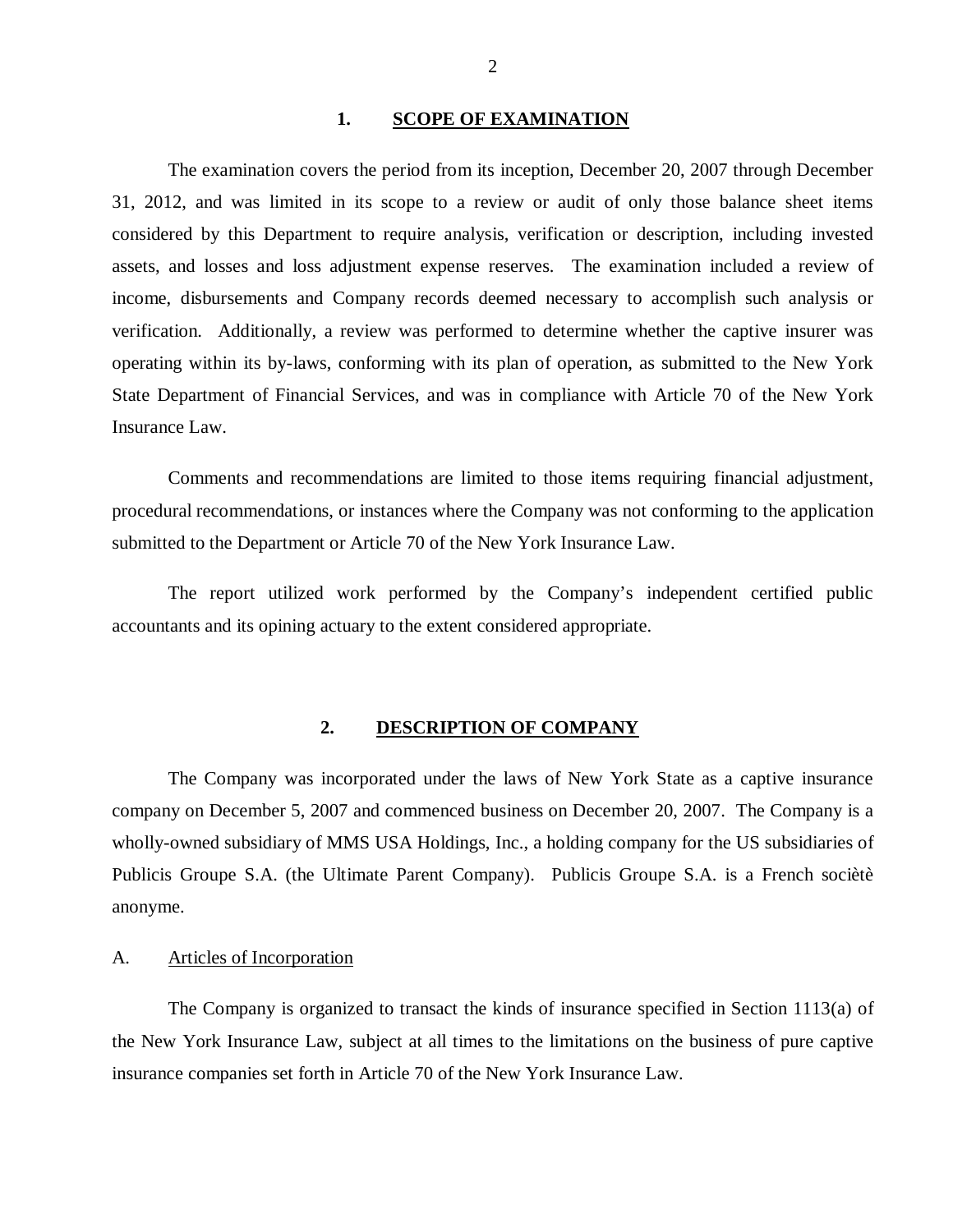## <span id="page-4-0"></span>B. By-Laws

The examination revealed that the Company is in compliance with its by-laws in all material respects.

#### C. Capital Structure

As a pure captive insurance company incorporated as a mutual insurer, the Company is required to maintain surplus as regards policyholders of not less than \$250,000 pursuant to the provisions of Section 7004(a) (2) of the New York Insurance Law.

As of December 31, 2012, the Company's paid in capital was \$100,000 consisting of 100,000 shares of \$1.00 par value per share common stock and its surplus as regards policyholders was \$217,340,571.

## D. Corporate Records

The corporate records reviewed appear to be substantially accurate and complete in all material respects.

## E. Reinsurance

As of December 31, 2012, the Company did not cede any reinsurance nor assume reinsurance.

## F. Management and Control

#### (i) Captive Manager

Section 7003(b)(4) of the New York Insurance Law provides that no captive insurer shall do any captive insurance business in this state unless it utilizes a captive manager resident in the State of New York that is licensed as an agent or broker under the provisions of the Article 21 of the New York Insurance Law, or any other person approved by the Superintendent.

Effective December 17, 2007, the Company is managed by Willis of New York, Inc. ("Willis"), which is licensed as a broker by the New York Department of Financial Services.

Pursuant to the Management Agreement between the Company and Willis, Willis shall render the following services to the Company: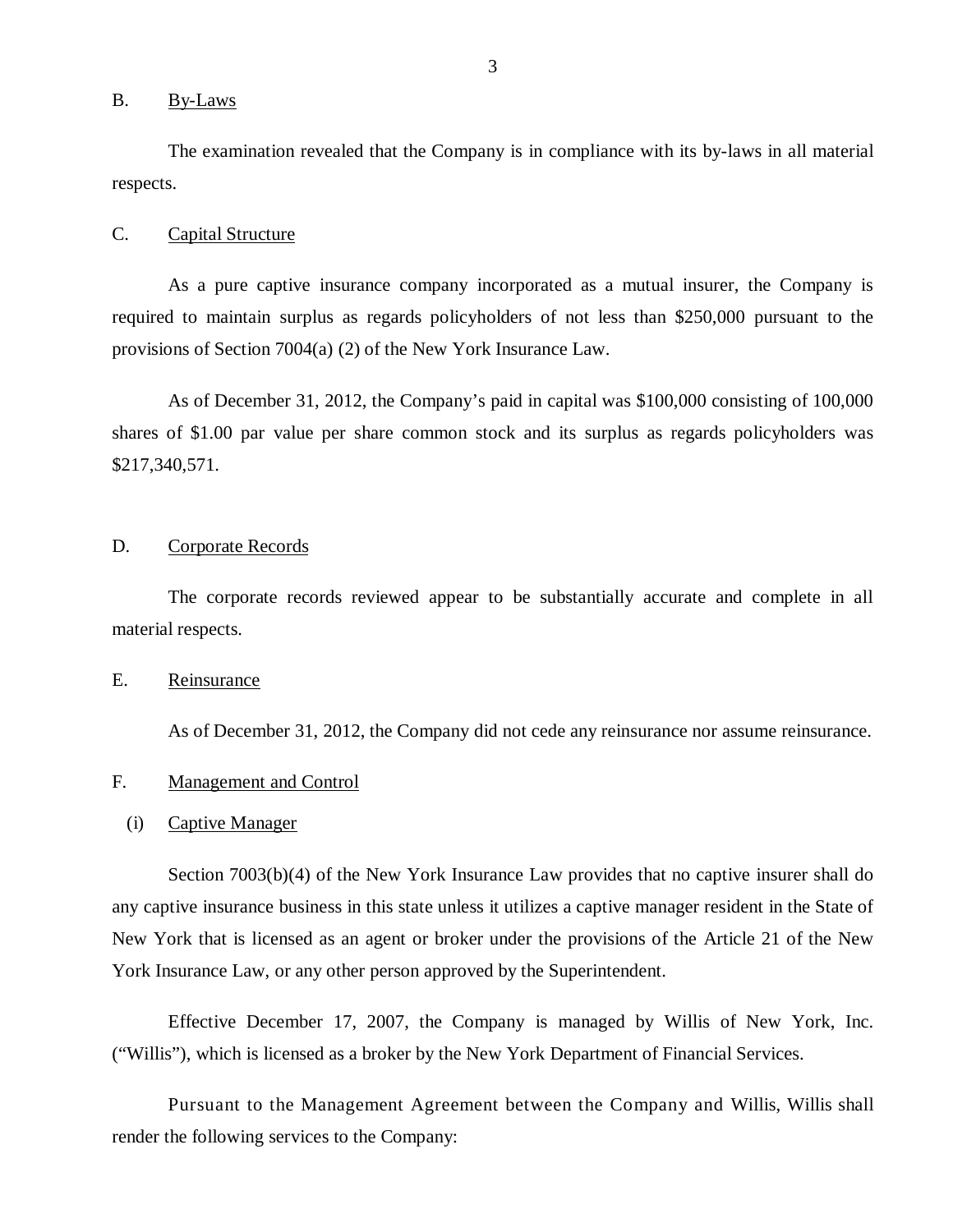- <span id="page-5-0"></span>• Provide the Company with such services in connection with all business transactions relating to insurance operations and activities undertaken by the Company;
- Act as liaison between the Board and the State of New York for any Business Plan changes and any other items that require State of New York notification or approval;
- Arrange for the investment of the Company's funds in accordance with guidelines issued to the Manager from time to time by the Board;
- Maintain and operate bank accounts for the proper conduct of the insurance operations of the Company;
- Ensure that there are established such books of account and records as are necessary to conform with the laws of New York relating to insurance companies;
- Carry out all duties and obligations imposed by the laws of New York;
- Act as liaison with Company tax consultants to ensure that overall goals and strategies of the program are being satisfied.

# (ii) Board of Directors

Pursuant to the Company's charter, management of the Company is vested in a board of directors consisting of not less than three members nor more than ten. At December 31, 2012, the board of directors was comprised of the following four members, two of whom are residents of New York State:

| Name and Residence    | <b>Principal Business Affiliation</b> |
|-----------------------|---------------------------------------|
| Louis Antonucci, Jr.  | Chief Executive Officer,              |
| Nesconset, NY         | ReSources, USA Inc.                   |
| Richard W. Meehan     | <b>Senior Vice President</b>          |
| Little Silver, NJ     | ReSources, USA Inc.                   |
| <b>Frederic Lucas</b> | <b>Risk and Insurance Manager</b>     |
| Rueil, France         | <b>Publicis Groupe</b>                |
| <b>Bob Bastian</b>    | Vice President                        |
| Baldwin, NY           | ReSources, USA Inc.                   |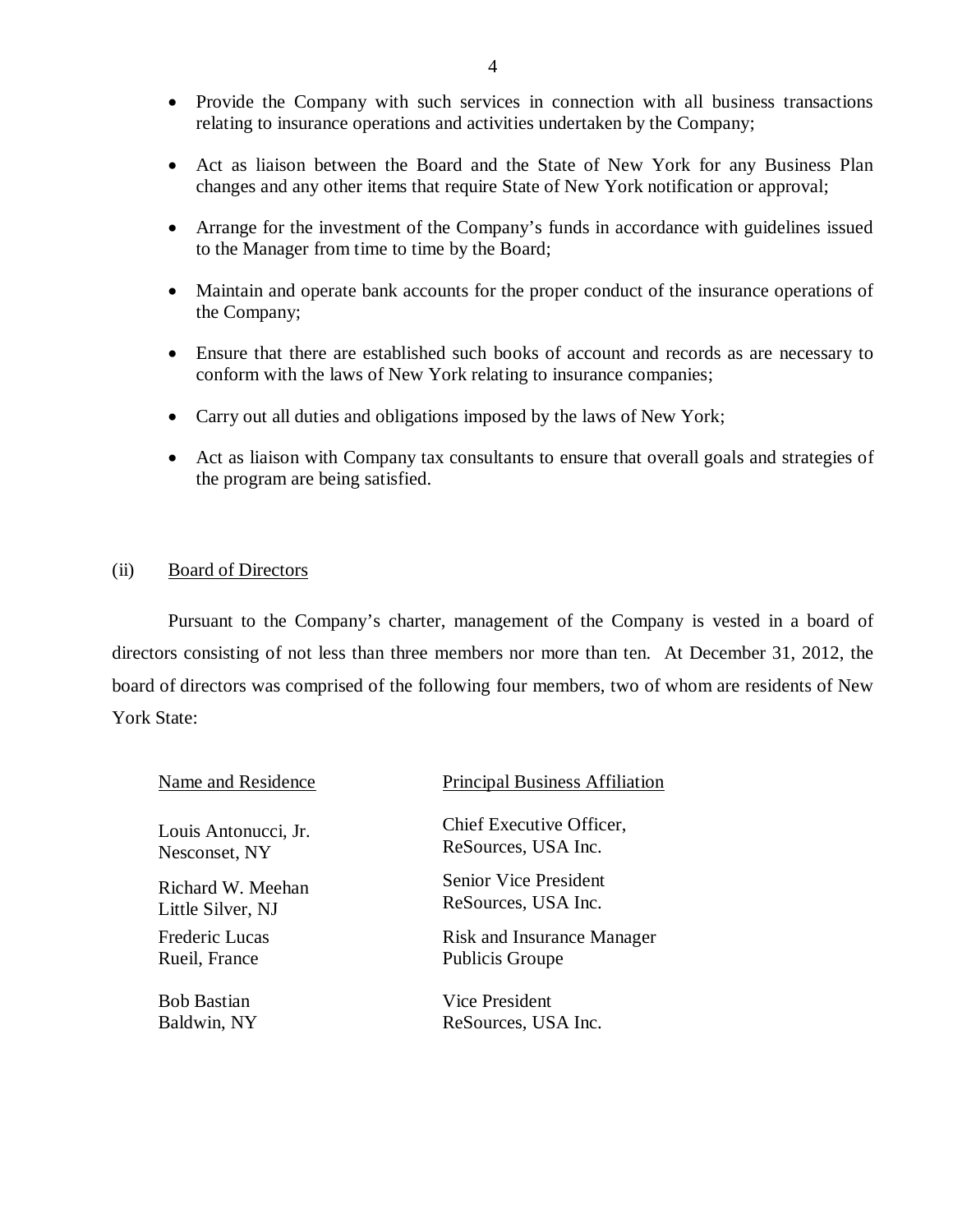During the period covered by this examination, the board held one meeting each year. A review of the meeting minutes during the examination period indicated that all the board meetings were generally well attended.

The Company was in compliance with its By-laws and Section 7003(b) (2) and 7005(g) of the New York Insurance Law.

# (iii) Officers

As of December 31, 2012, the principal officers of the Company were as follows:

| Name                  | Title                      |
|-----------------------|----------------------------|
| Louis Antonucci       | President                  |
| David Guerino         | Vice President             |
| <b>Bob Bastian</b>    | Secretary                  |
| Karen Kennedy         | <b>Assistant Secretary</b> |
| Richard W. Meehan     | Treasurer                  |
| <b>Raymond Salort</b> | <b>Assistant Treasurer</b> |
|                       |                            |

# G. Certified Public Accountant ("CPA") and Actuarial Services

The Company was audited by the independent CPA firm Ernst & Young, LLP for the years 2008-2012. The Company's opining actuary as of December 31, 2012 was Willis Casualty Actuarial Practice, One World Financial Center, 7<sup>th</sup> Floor New York, NY 10281.

# H. Growth of Company

The following schedule sets forth a summary of the Company's significant financial information for the period covered by this examination:

|      | <b>Net Premiums</b> | <b>Net</b>   |               | Shareholders' |
|------|---------------------|--------------|---------------|---------------|
| Year | Earned              | Income       | Assets        | <b>Equity</b> |
|      |                     |              |               |               |
| 2008 | \$64,141,644        | \$42,613,546 | \$150,707,128 | \$62,627,547  |
| 2009 | 62,100,000          | 40,258,483   | 191,254,066   | 102,886,030   |
| 2010 | 67, 355, 715        | 44,307,479   | 259,558,896   | 147, 193, 509 |
| 2011 | 62,556,145          | 39,574,687   | 262,315,903   | 186,768,196   |
| 2012 | 51,781,489          | 30,572,375   | 309,665,879   | 217,340,571   |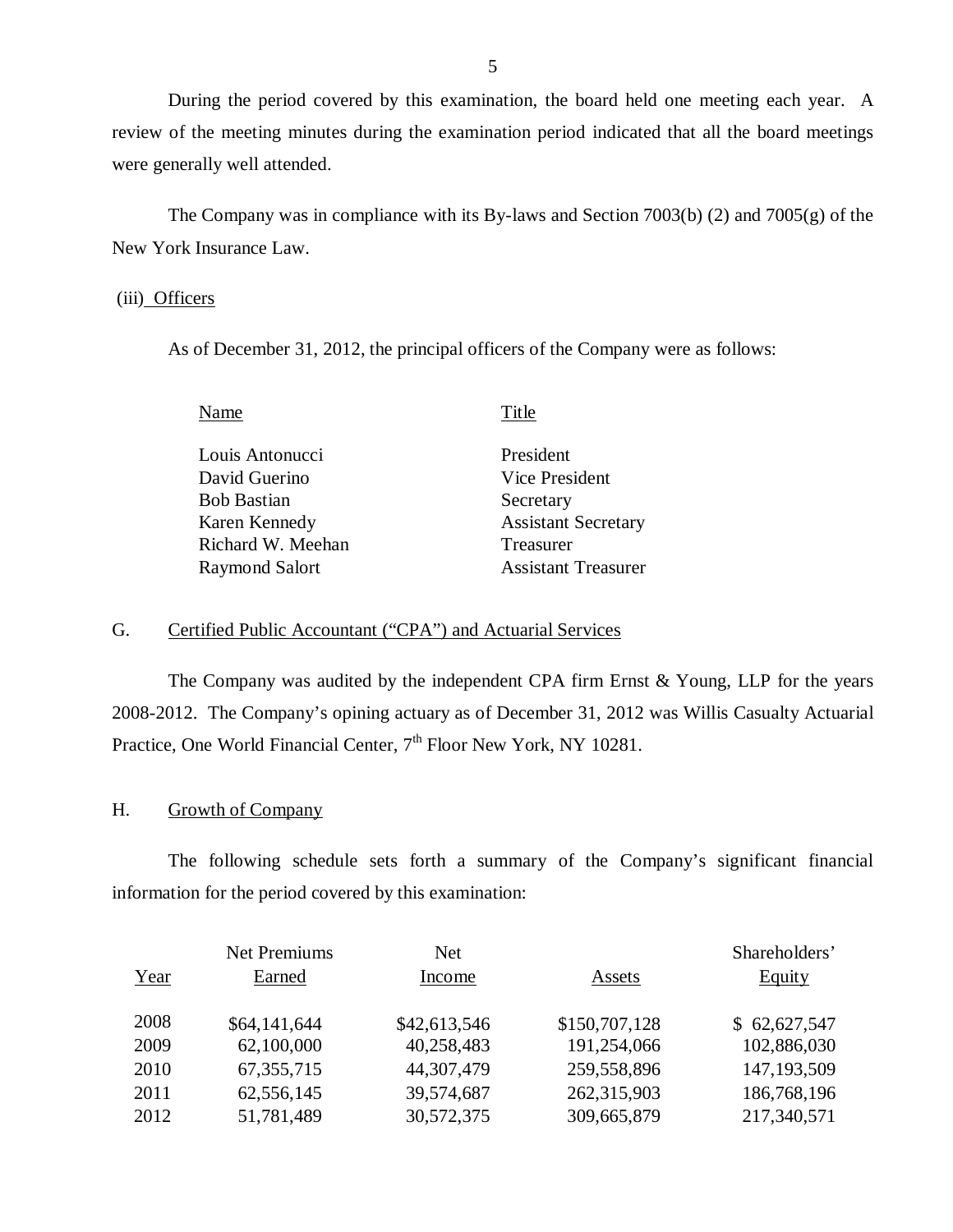# **3. FINANCIAL STATEMENTS**

With the Department's permission, the Company's financial statements have been prepared in conformity with generally accepted accounting principles, which differ from statutory accounting principles prescribed or permitted by the Department for insurance companies. The Company's independent CPA firm concluded that the following financial statements present fairly, in all material respects, the Company's financial position as of December 31, 2012.

# A Balance Sheet

**Assets** 

| Cash and cash equivalents             | \$<br>975,280 |               |
|---------------------------------------|---------------|---------------|
| Loans to affiliate                    | 304,681,710   |               |
| Accrued interest-affiliate            | 25,002        |               |
| Premium receivable-affiliate          | 302,820       |               |
| Deferred policy acquisition costs     | 157,670       |               |
| Deferred tax assets                   | 3,516,022     |               |
| Miscellaneous receivable              | 7,375         |               |
| <b>Total Assets</b>                   |               | \$309,665,879 |
| <b>Liabilities</b>                    |               |               |
| Losses and loss adjustment expenses   | \$2,250,034   |               |
| Unearned premiums                     | 50,059,335    |               |
| Federal income tax payable            | 37,113,218    |               |
| Due to parent company                 | 2,846,931     |               |
| Accrued expenses                      | 55,790        |               |
| <b>Total liabilities</b>              |               | 92,325,308    |
| <b>Capital and Surplus</b>            |               |               |
| Common stock                          | \$<br>100,000 |               |
| Additional paid in capital            | 19,914,001    |               |
| Surplus (Accumulated earnings)        | 197,326,570   |               |
| Total capital and surplus             |               | 217,340,571   |
| Total liabilities and capital surplus |               | \$309,665,879 |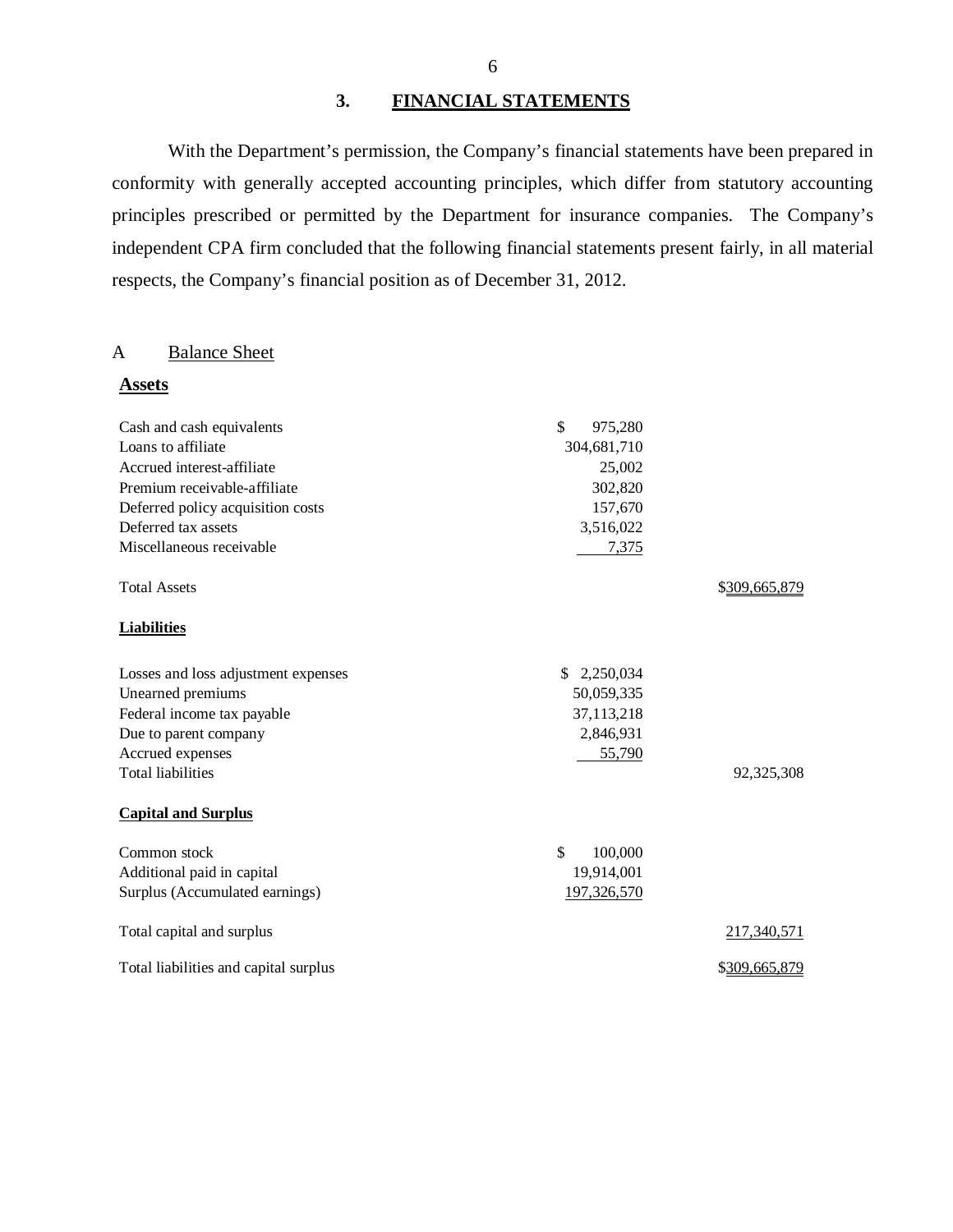# B. Statement of Income

The Company's capital and surplus increased \$217,340,571 during the five-year and twelve day examination period detailed as follows:

|--|

| Revenues:<br>Net premiums earned<br>Net investment income<br>Miscellaneous income<br>Total revenues                                                                 | \$307,934,993<br>5,696,686<br>1,255,369                               | \$314,887,048 |                  |
|---------------------------------------------------------------------------------------------------------------------------------------------------------------------|-----------------------------------------------------------------------|---------------|------------------|
| Expenses:<br>Net losses and net loss adjustment expenses<br>Premium taxes<br>Management fees<br>Audit fees<br>Professional fees<br>Other expenses<br>Total expenses | \$<br>8,639,791<br>1,974,705<br>350,000<br>45,000<br>295,093<br>3,122 | 11,307,711    |                  |
| Net income before tax                                                                                                                                               |                                                                       | \$303,579,337 |                  |
| Federal income tax (current)<br>Federal income tax (deferred)<br>Total income tax expense                                                                           | \$109,768,789<br>(3,516,022)                                          | 106,252,767   |                  |
| Net income                                                                                                                                                          |                                                                       | \$197,326,570 |                  |
| C.<br><b>Capital and Surplus Account</b>                                                                                                                            |                                                                       |               |                  |
| Capital and surplus as of December 20, 2007                                                                                                                         |                                                                       | \$            | $\boldsymbol{0}$ |
| Net income                                                                                                                                                          | Gains in surplus<br>\$197,326,570                                     |               |                  |

| Issuance of common stock                    | 100,000    |               |
|---------------------------------------------|------------|---------------|
| Capital contribution                        | 19.914.001 |               |
| Net increase in surplus                     |            | \$217,340,571 |
| Capital and surplus as of December 31, 2012 |            | \$217,340,571 |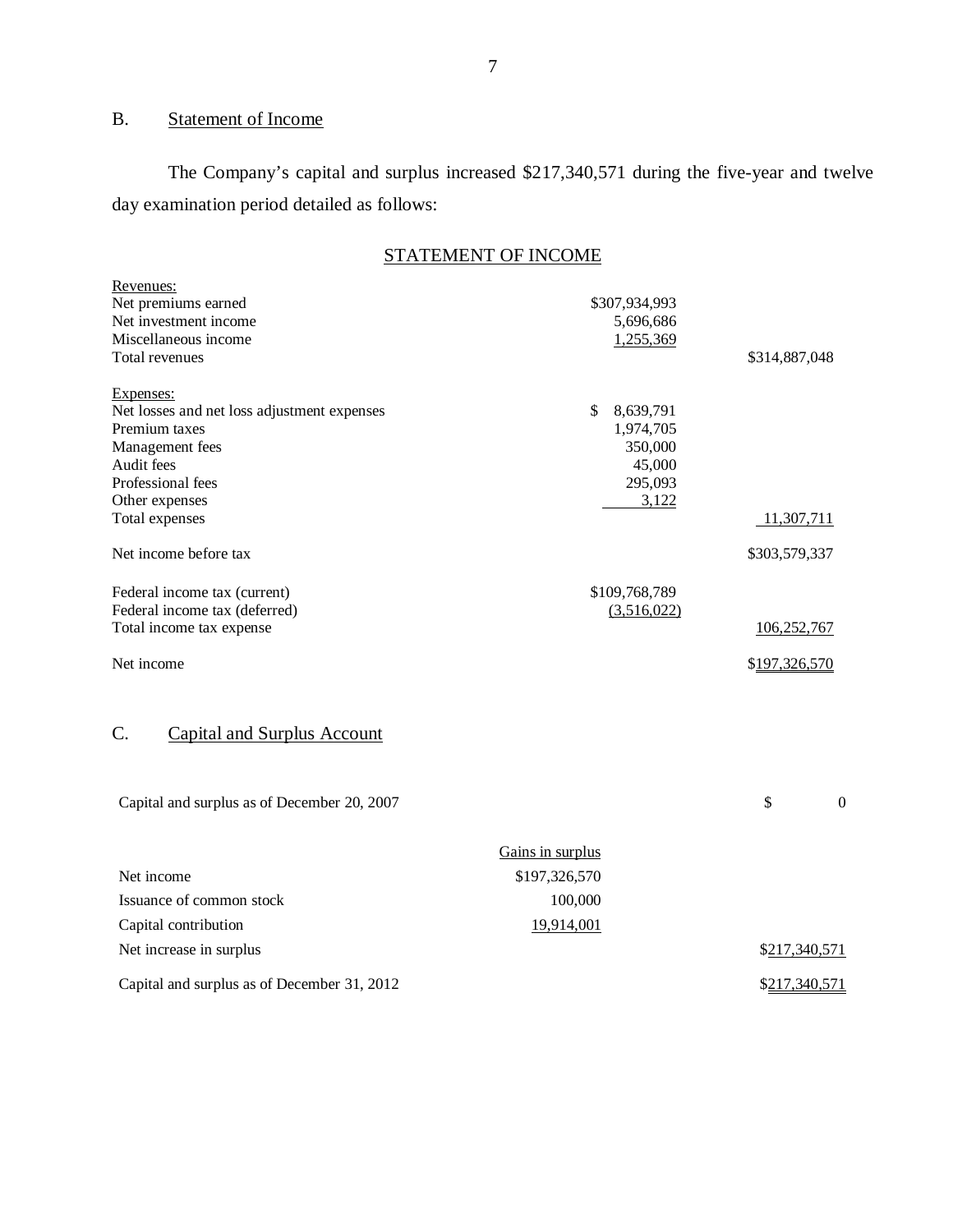#### **4. LOSSES AND LOSS ADJUSTMENT EXPENSES**

<span id="page-9-0"></span>As of December 31, 2012, the Company reported total loss and loss adjustment expense reserves of \$2,250,034. The Company's opining actuary stated the following in its Statement of Actuarial Opinion:

In my opinion, based on the formal actuarial analysis and information provided by Willis Captive Management and DMB&B USA Insurance, Inc. and/or the authorized agents of DMB&B USA Insurance Inc., the \$2,250,034 loss and loss expense reserve amount carried on the balance sheet as of December 31, 2012 make reasonable provision for all unpaid loss and loss expense obligations for exposure insured by DMB&B USA Insurance, Inc.

Totally, in my opinion, the amounts carried in Exhibit A: Scope on account of the items identified:

- Meet the relevant requirements of the insurance laws of New York.
- Are computed in accordance with accepted actuarial standards and principles.
- Make a reasonable provision in the aggregate for all unpaid loss and loss adjustment expense obligations of the Company under the terms of its contracts and agreements.

## **5. ARTICLE 70 COMPLIANCE**

Article 70 of the New York State Insurance Law is the governing section of the law for the formation and continued operation of captive insurers in New York State. A review was performed to test the Company's compliance with all applicable parts of Article 70 of the New York Insurance Law. No significant areas of non-compliance were found.

#### **6. ORGANIZATIONAL STRUCTURE**

The Company is wholly owned subsidiary of MMS USA Holdings, Inc which is a holding company for the US subsidiaries of Publicis Groupe S.A., a French sociètè anonyme. Publicis Groupe S.A. is the third largest communications group in the world. It offers a full range of services and skills including digital, creative services, public affairs, corporate communications and events, media strategy and healthcare communications with Publicis Healthcare Communications Group.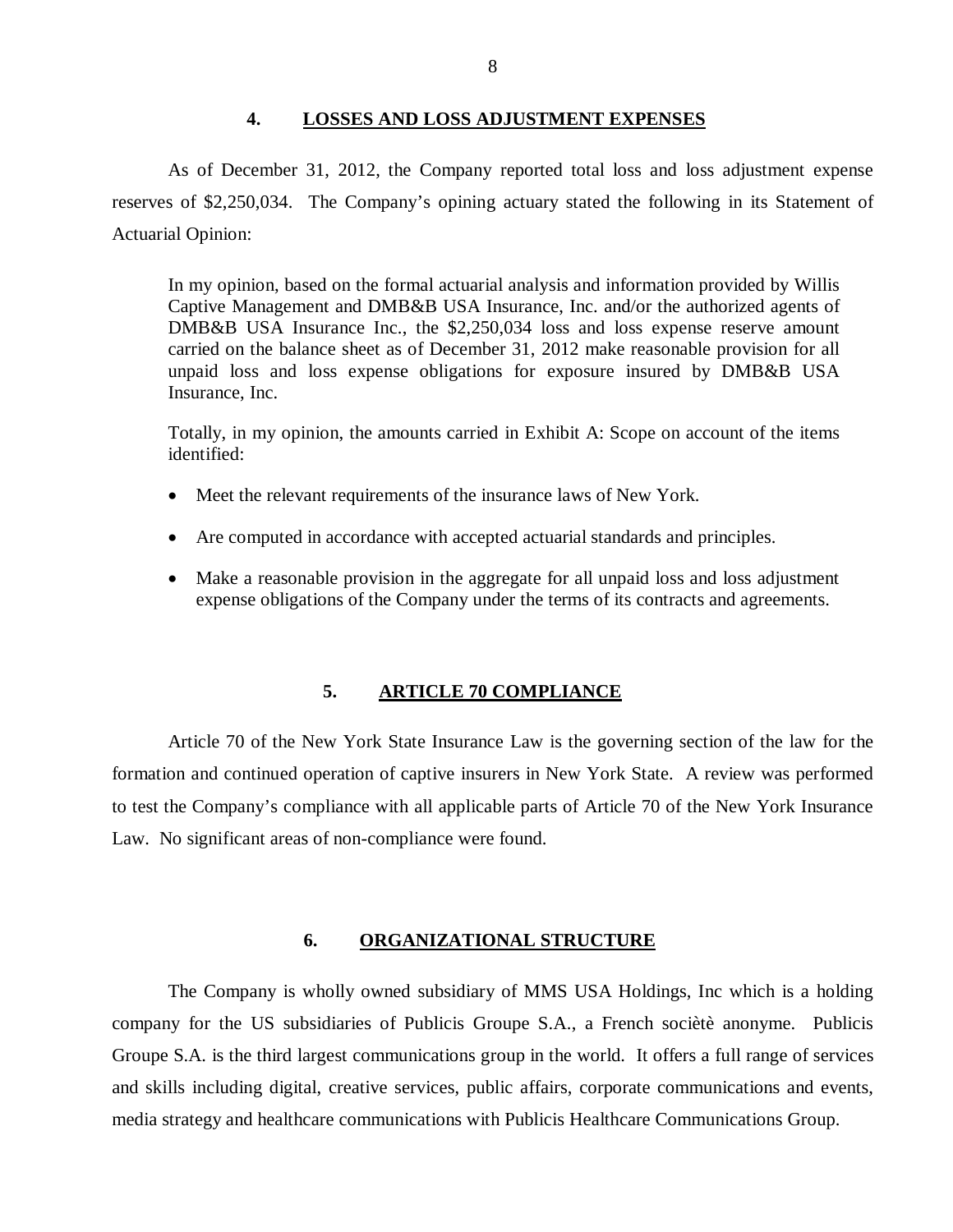#### **7. INSURANCE PROGRAM**

The Company provides property coverage related to exposures under the Terrorism Risk Insurance Program Reauthorization Act ("TRIPRA") and related Nuclear, Biological, Chemical and Radiological acts of Terrorism ("NBCR") to its parent company and affiliates on a direct basis. The Company also provides directors and officers liability, professional liability, employment practices liability, property and business interruption and crime coverages to its parent company and affiliates. Additionally, the Company also provides production wrap up coverage, which provides reimbursement of the deductible and loss adjustment expense payments paid by the insured under the terms of the primary insurer's production package, errors and omissions and non-owned aircraft policies issued to the affiliates of ReSources USA, Inc. The following insurance policies were written by the Company during the examination period and were renewed under the same terms for the period of December 20, 2012 to December 20, 2013.

# Integrated Risk Policy

Integrated Risk provides reimbursement for self-insured retentions as listed below. The aggregate limit of liability for this policy is \$400,000,000:

| Coverage                        | Limit of liability<br>Per occurrence | Limit of liability<br>Aggregate | Deductible  |
|---------------------------------|--------------------------------------|---------------------------------|-------------|
| Bad debt/credit risks           | \$100,000,000                        | \$100,000,000                   | \$1,000,000 |
| Electromagnetic radiation       | \$100,000,000                        | \$100,000,000                   | \$1,000,000 |
| Reputation risk                 | \$50,000,000                         | \$100,000,000                   | \$1,000,000 |
| Loss of key customers/suppliers | \$50,000,000                         | \$100,000,000                   | \$1,000,000 |
| Loss of key person/team         | \$50,000,000                         | \$100,000,000                   | \$1,000,000 |
| Casting/Talent contracts        | \$50,000,000                         | \$100,000,000                   | \$1,000,000 |
| Regulatory/political risks      | \$50,000,000                         | \$100,000,000                   | \$1,000,000 |
| <b>Intellectual Property</b>    | \$50,000,000                         | \$100,000,000                   | \$1,000,000 |
| Travel health risks             | \$50,000,000                         | \$100,000,000                   | \$1,000,000 |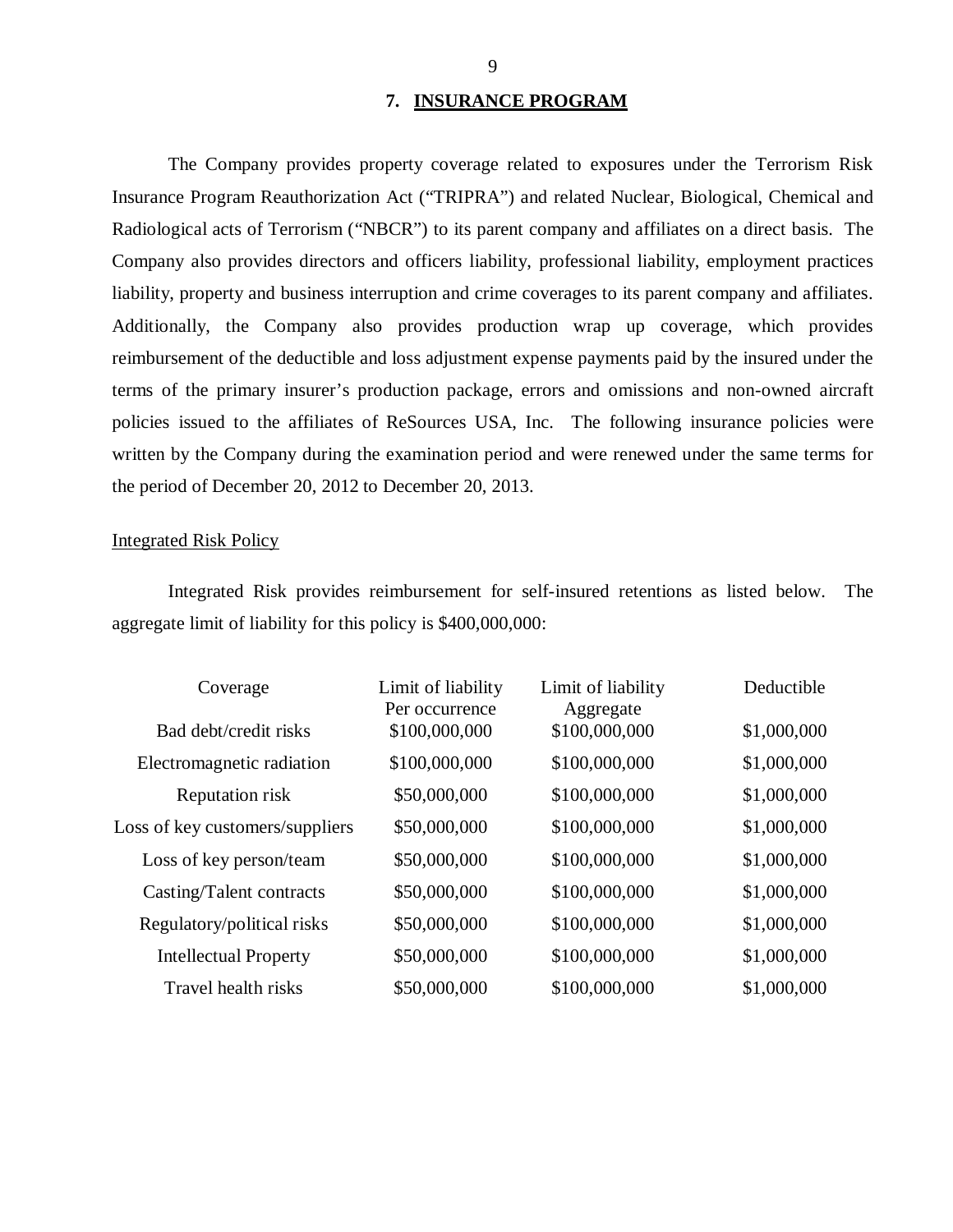Production Related Deductible Reimbursement policy

In April 2012, the Company began to write Production Related Deductible Reimbursement policy which provides insurance covering the deductible portion of errors and omission and nonowned aircraft liability as well as production policies written by an outside insurer, with limits of \$25,000 and \$5,000 respectively. The limits of the production policies vary.

#### Deductible Buy Back Policy

The Company provides insurance covering the deductible and loss adjustment expense payment portion of directors and officers liability, professional liability, employment practices liability, property and business interruption, and crime policies written by an outside insurer, with limits of \$100,000, \$500,000, \$600,000, \$25,000 and \$500,000 , respectively.

#### Excess Policy

The Company provides coverage for loss and loss adjustment expenses for loss incurred above the primary director and officers' liability, professional liability, employment practices liability, fiduciary liability and crime policies written by outside insurers. Details of the policy are as follows:

| Coverage                                 | Limit of liability                                               |
|------------------------------------------|------------------------------------------------------------------|
| Directors and officers                   | \$100,000,000 per Occurrence/Aggregate in excess of \$90,000,000 |
| Professional liability                   | \$70,000,000 per Occurrence/Aggregate in excess of \$30,000,000  |
| <b>Employment practices</b><br>liability | \$25,000,000 per Occurrence/Aggregate in excess of \$25,000,000  |
| Fiduciary liability                      | \$50,000,000 per Occurrence/Aggregate in excess of \$20,000,000  |
| Crime                                    | \$75,000,000 per Occurrence/Aggregate in excess of \$25,000,000  |

#### Terrorism Risk and Nuclear, Biological, Chemical and Radiological acts of Terrorism

The Company insures against all risks of direct physical loss or direct physical damage to tangible insured property on the insured locations. The limit for Terrorism excluding Nuclear, Biological Radiology and Chemical ("NBCR") events is \$350,000,000 per occurrence and in the aggregate, in excess of \$100,000,000. The Limit for Terrorism solely on NBCR is \$350,000,000 per occurrence and in the aggregate.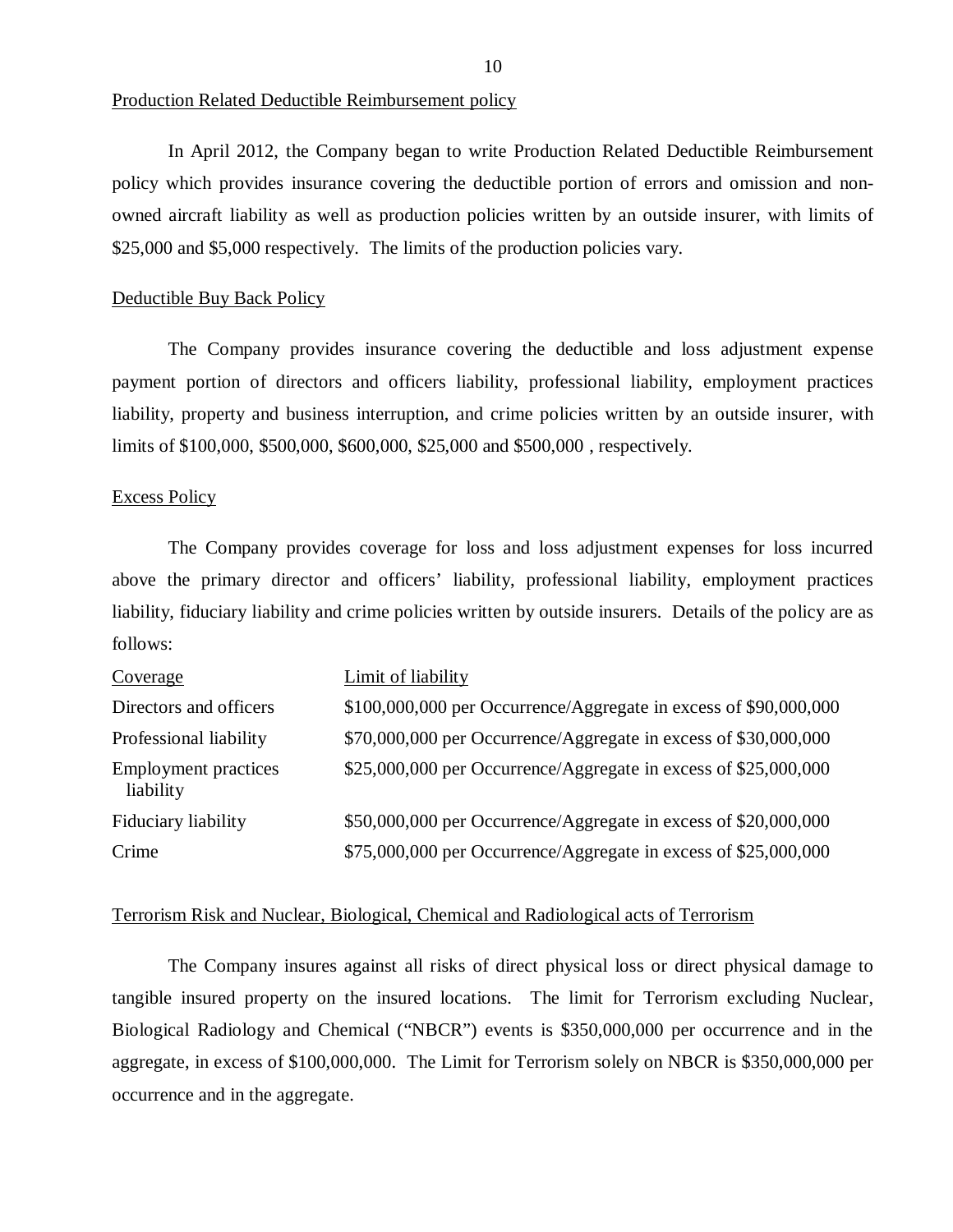# **8. SUMMARY OF COMMENTS AND RECOMMENDATIONS**

<span id="page-12-0"></span>This report contains no comments or recommendations.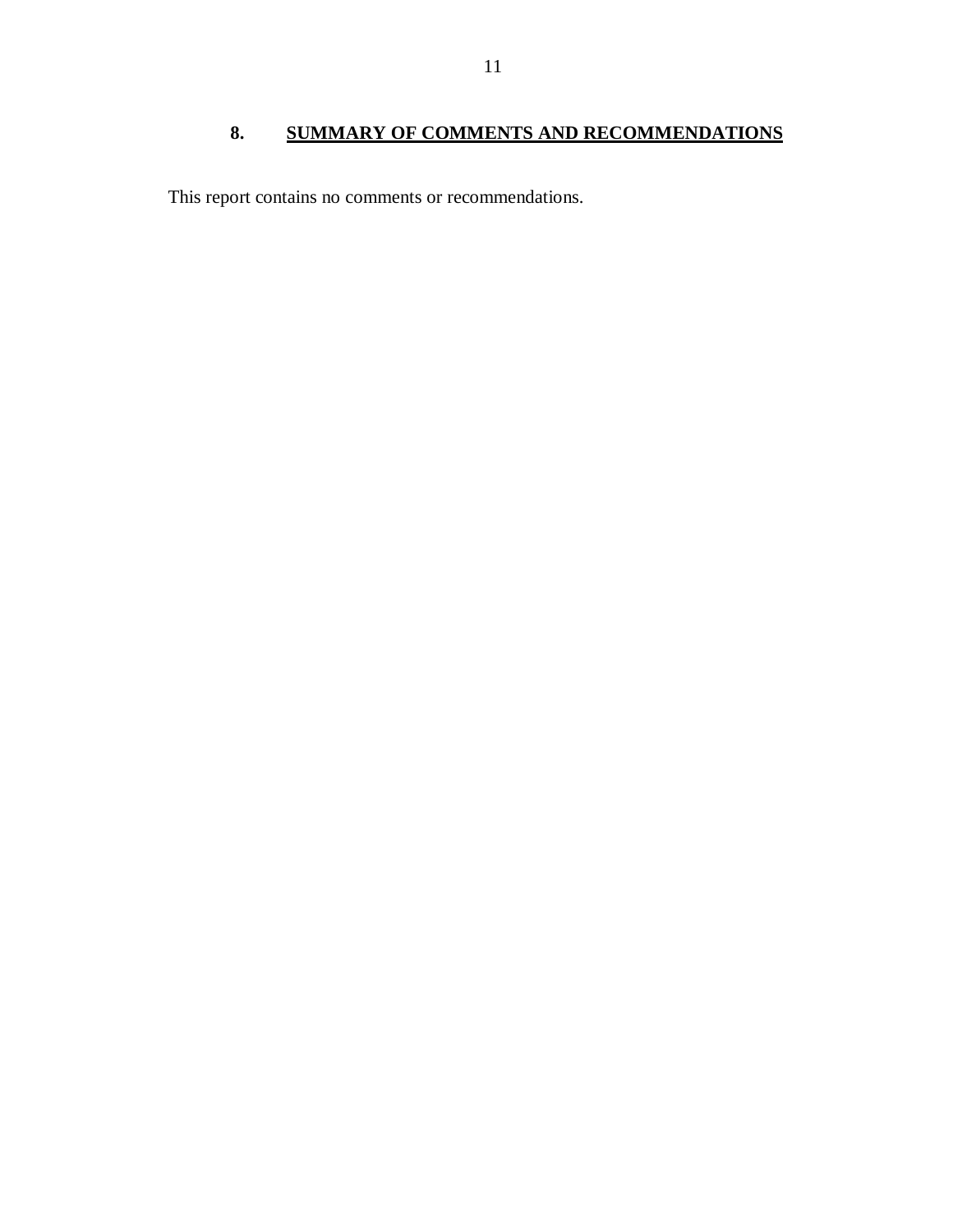Respectfully submitted,

 $\sqrt{s/2}$ 

Wei Cao Senior Insurance Examiner

STATE OF NEW YORK ) )ss: COUNTY OF NEW YORK )

WEI CAO, being duly sworn, deposes and says that the foregoing report, subscribed by her, is true to the best of her knowledge and belief.

/s/

Wei Cao

Subscribed and sworn to before me

this day of , 2013.